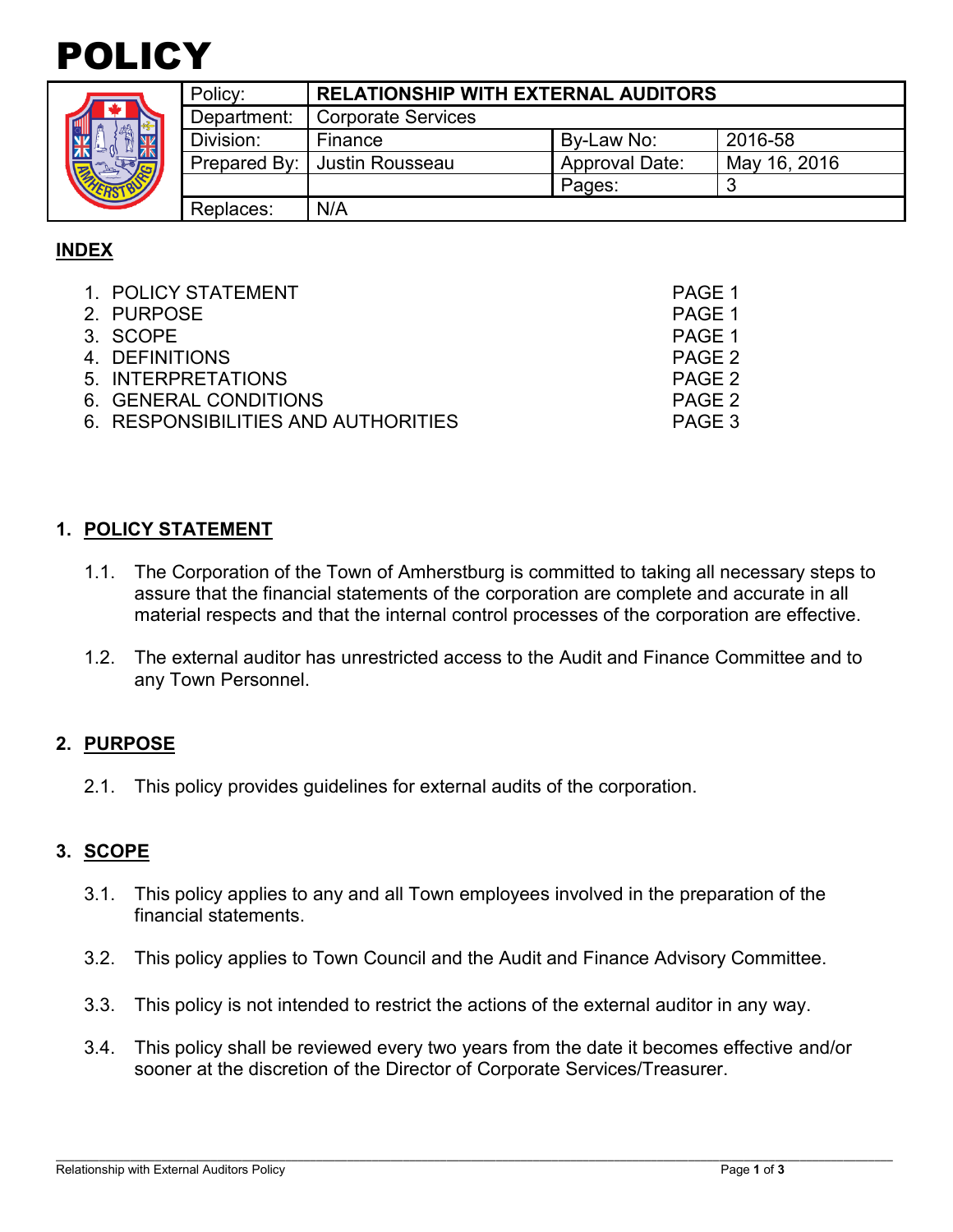### **4. DEFINITIONS**

- 4.1. **Chief Administrative Officer (CAO)** is the Chief Administrative Officer for the Corporation of the Town of Amherstburg, which includes the roles and responsibilities as laid out in Section 229 of the Municipal Act, 2001.
- 4.2. **Council** refers to the current elected Council for the Corporation of the Town of Amherstburg. This includes, as an entirety, the Mayor, Deputy Mayor and Councillors.
- 4.3. **Financial Statements** is the audited consolidated financial statements for the year ended December 31, for the Corporation of the Town of Amherstburg.
- 4.4. **Town** is the Corporation of the Town of Amherstburg.
- 4.5. **Treasurer** is the Treasurer for the Corporation of the Town of Amherstburg, which includes the roles and responsibilities as laid out in Section 286 of the Municipal Act, 2001.
- 4.6. **Audit and Finance Committee** is an appointed advisory committee by the Town Council to review financial documents and strategies in accordance with a defined term of reference.
- 4.7. **Auditor** is a staff member holding a professional accounting designation employed by a third party accounting firm retained by the Town to perform an independent review on the Town's consolidated financial statements. The roles and responsibilities of the Auditor are laid out in Section 207 of the Municipal Act, 2001.

### **5. INTERPRETATIONS**

5.1. Any reference in this Policy to any statute or any section of a statute shall, unless expressly stated, be deemed to be reference to the statute as amended, restated or re-enacted from time to time. Any references to a By-law or Town policy shall be deemed to be a reference to the most recent passed policy or By-law and any replacements thereto.

### **6. GENERAL CONDITIONS**

- 6.1. Financial Services Staff will meet with the auditors before year-end to agree on timing of the audit fieldwork (including pre year end visits) and to review the audit plan.
- 6.2. The preliminary audit planning report will be brought to Council as an information report prior to the start of audit fieldwork.
- 6.3. All staff will accommodate the needs of the external auditor in order that their work can be performed quickly and effectively.